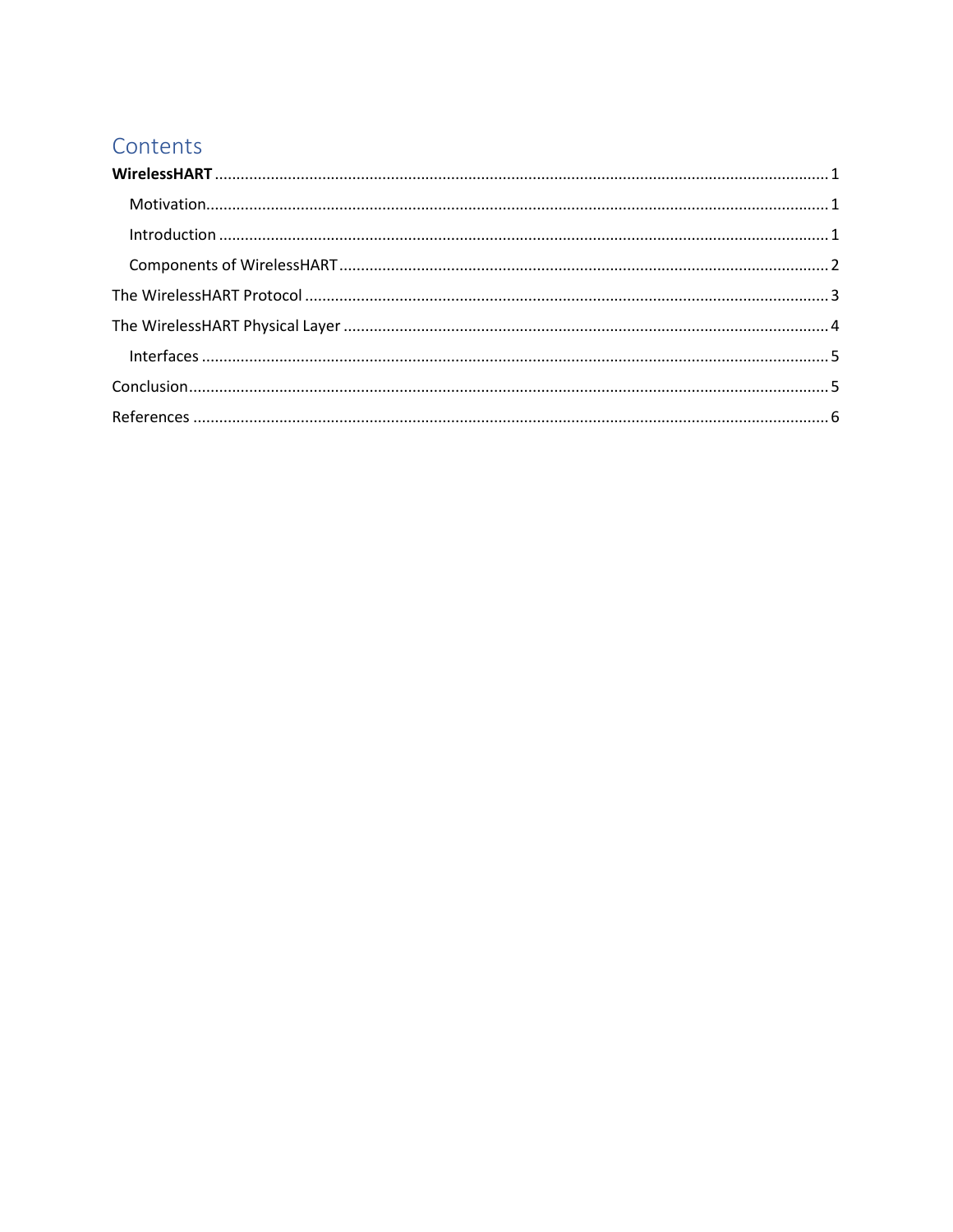# <span id="page-1-0"></span>WirelessHART

#### <span id="page-1-1"></span>**Motivation**

Traditionally, industrial process and automation networks have been wired networks, implying increased deployment and maintenance costs. Many efforts have been made to introduce wireless technology into the process sector as the development of Wireless Sensor Networks (WSN) has progressed. The major arguments for selecting a wireless solution in industrial applications are the lower cost and easier installation and deployment of wireless components.

WirelessHART (Wireless Highway Addressable Remote Transducer) is the first open wireless communication standard specifically designed for process measurement and control applications[1]. WirelessHART complements the ever so successful HART field devices by providing the possible means for communicating via wireless channels[2].

#### <span id="page-1-2"></span>Introduction

In the field of industrial control, wireless process control has recently been a popular topic. WirelessHART is an emerging communication protocol for industrial automation. It is an extension of the widely used Highway Addressable Remote Transducer (HART) communication protocol. On March 2010 WirelessHART was approved by the International Electrotechnical Commission (IEC) as a first international standard for industry process automation[3]. Furthermore, On June 2010 it was approved as the First European National Standard for Wireless Communication in Process Automation by the European Committee for Electrotechnical Standardization (CENELEC). WirelessHART promises to bring the heritage of simplicity and robustness the customers know from the earlier revision of the HART standard. Before WirelessHART ZigBee and Bluetooth can't meet the stringent requirements of industrial control. Neither ZigBee nor Bluetooth makes any effort to provide a guarantee on end-to-end wireless communication delay. The new WirelessHART is specifically targeted to those problems in ZigBee & Bluetooth and provide solution for process control applications.

WirelessHART uses the 2.4GHz ISM radio frequency, which is unrestricted. It uses IEEE 802.15.4 low-rate wireless personal area networks (LR-WPANs) as the physical layer at the very bottom. WirelessHART defines its own time-synchronized MAC layer on top of that. WirelessHART MAC includes industrystandard AES-128 ciphers and keys, as well as a rigorous 10ms time slot, network-wide time synchronization, channel blacklisting, and channel hopping. Reliability is achieved using methods of frequency diversity, path diversity and message delivery retrials. Power Consumption can be efficiently optimized by a proper management of the communications schedule. Self-organizing and self-healing mesh networking approaches are supported by the network layer. Messages can be routed around interferences and impediments in this fashion. WirelessHART further stands out from other open protocols by employing a central network management. The network manager is in charge of keeping the network's routes and communication schedules up to date, ensuring network performance.

|                          | <b>Bluetooth</b> | <b>ZigBee</b> | <b>WirelessHART</b> |
|--------------------------|------------------|---------------|---------------------|
| <b>Security</b>          | Optional         | High          | Very High           |
| Reliability              | Low              | Very Low      | High                |
| <b>Power Consumption</b> | High             | <b>Medium</b> | Low                 |
| <b>Scalability</b>       | Limited          | Medium        | High                |

*Table 1. Comparative table of Bluetooth, ZigBee and WirelessHART*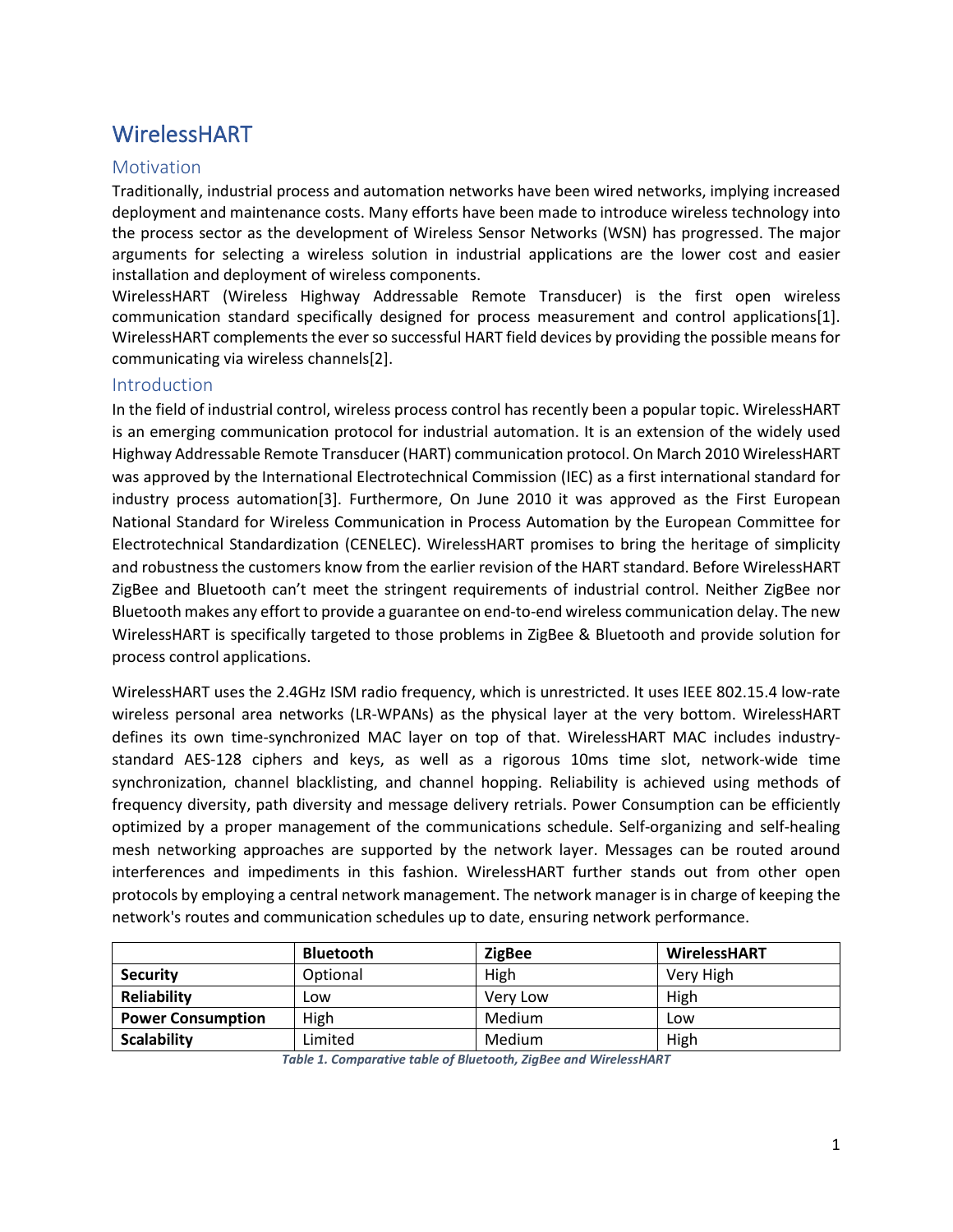### <span id="page-2-0"></span>Components of WirelessHART



*Figure 1. WirelessHART Network Components[4]*

Figure 1 shows the generic WirelessHART mesh network which contain the following components:

**Network Manager (NM)** : It is the application responsible for forming and configuring the network, scheduling communication between devices, managing the routing in the network and monitoring and reporting the health of the network. There is only one active Network Manager per WirelessHART network.

**Security Manager (SM)**: Application responsible of managing the security resources, that is the security keys, and monitoring the status of the network security.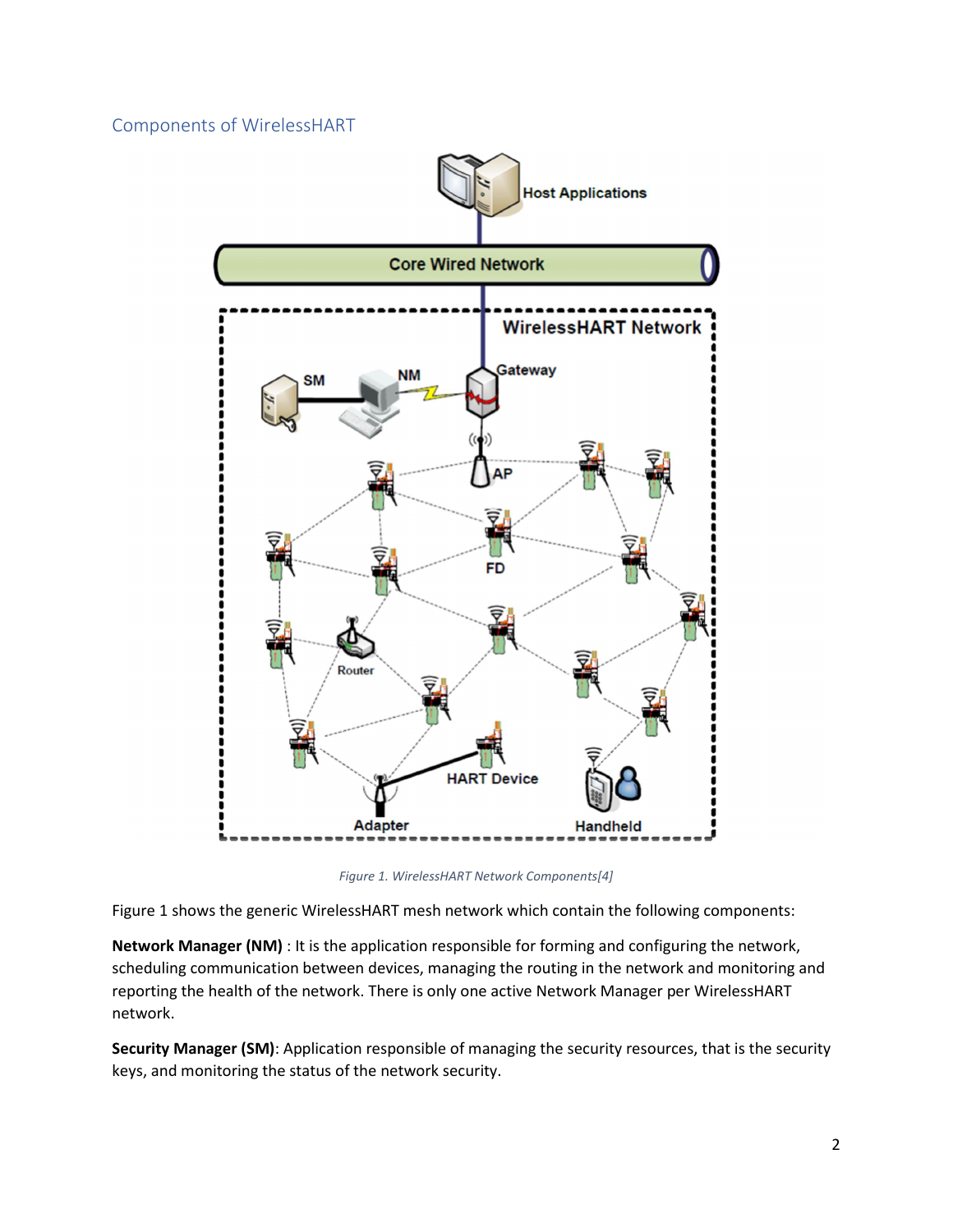**Gateway (GW):** Divided into virtual Gateway and the Access Points (AP) (1 or more). It is the link between the host applications, Network manager and the wireless HART network. Responsible of buffering, protocol conversions and clock source.

**Field Devices (FD)** The actual sensors distributed in the industry process capable of routing and forwarding packets.

**Host applications**: User applications connected to the backbone network of the industry that communicate with Field Devices on behalf of fetching process and control data. The Gateway is the connection point between host applications and the WirelessHART Network.

**Adapters:** They are the devices providing backwards compatibility by adding wireless HART capabilities to wired HART devices. It can provide wireless access to one or more devices.

**Handheld** Host application residing on a portable device. Its aim is the configuration, monitoring, calibrating and maintenance of devices. It can be connected to the WHART network or the plant automation network.

**Routers Devices**: It is capable of routing and forwarding packets in the network. However, they are not connected to the industrial process (sensors or actuators). They are required when wireless connectivity needs to be improved.

## <span id="page-3-0"></span>The WirelessHART Protocol

WirelessHART has a number of basic capabilities and even greater amount of additional features that can be configured. Figure 1 illustrates the architecture of the WirelessHART protocol stack according to the OSI 7-layer communication model. As shown in this figure. 2, WirelessHART protocol stack includes five layers:

- Physical Layer
- Data-Link Layer
- Network Layer
- Transport Layer
- Application Layer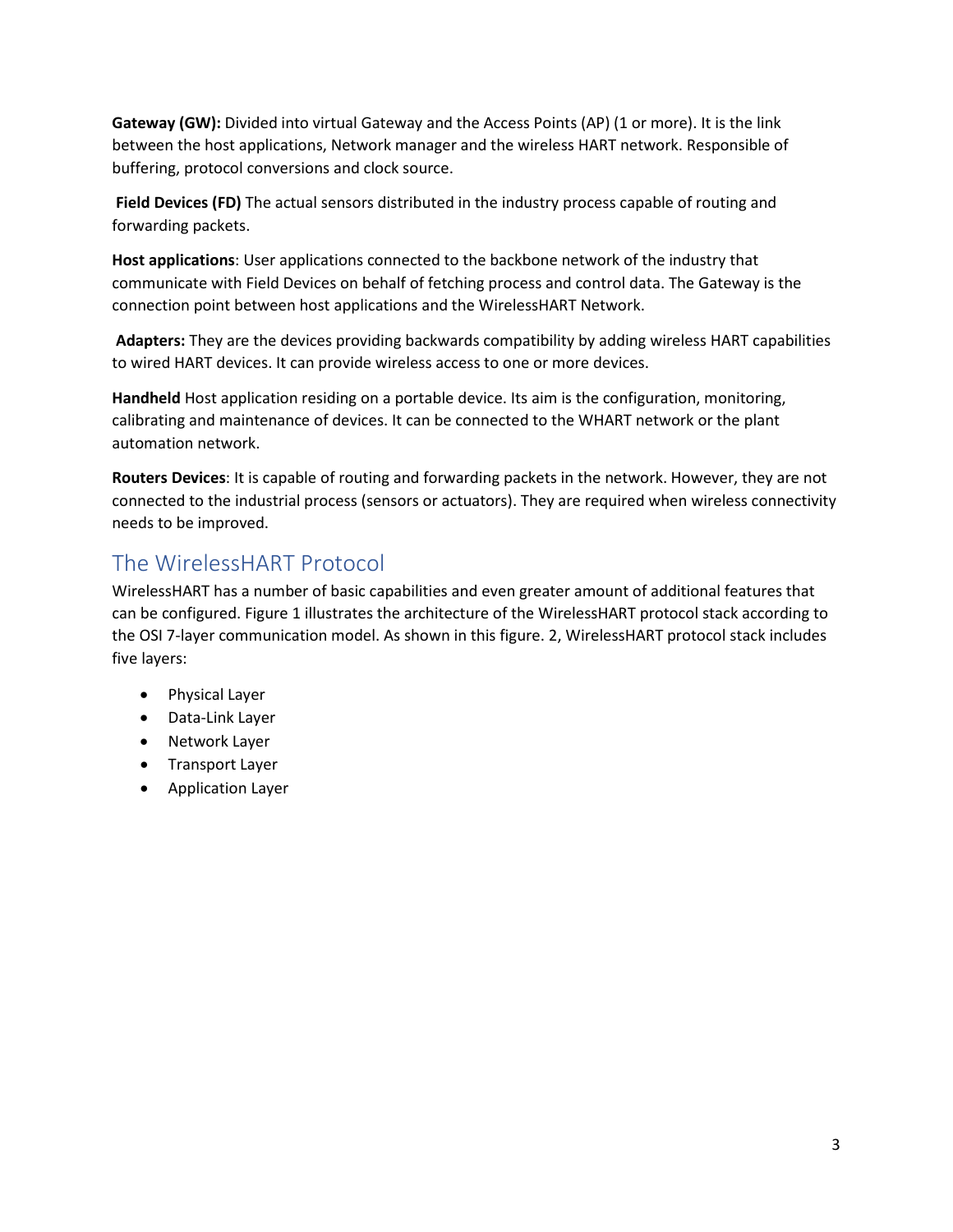

*Figure 2. Architecture of HART Communication Protocol [1]*

Reliable data transmission is ensured through a combination of PHY layer, MAC, network and transport layer mechanisms. That is, FHSS, DSSS to combat the fading and interference in the wireless channel, link level ACK to trigger retransmission when needed, path diversity in graphic routing and transport protocol with end-to-end acknowledgements.

# <span id="page-4-0"></span>The WirelessHART Physical Layer

Physical layer is responsible for signaling, modulation and actual transmission of data. The WirelessHART protocol employs the partially adopted [5] IEEE 802.15.4- 2006. It employs O-QPSK (Offset Quadrature Phase Shift Keying) and operating at 2.4GHz unlicensed band with data rate up to 250 kbps. Its channels are numbered from 11 to 26, with a 5MHz gap between two adjacent channels. DSSS is utilized to resist interference from jamming. It is combined with FHSS, where the radio carrier hops over multiple frequency bands(channels) using a pseudo random sequence. FHSS is effective in overcome narrow band interference such as that from multipath fading. The Physical Layer PDU (PPDU) (figure 3) begins with a synchronization header (SHR). The SHR consists of a preamble sequence followed by a Start of Frame Delimiter (SFD).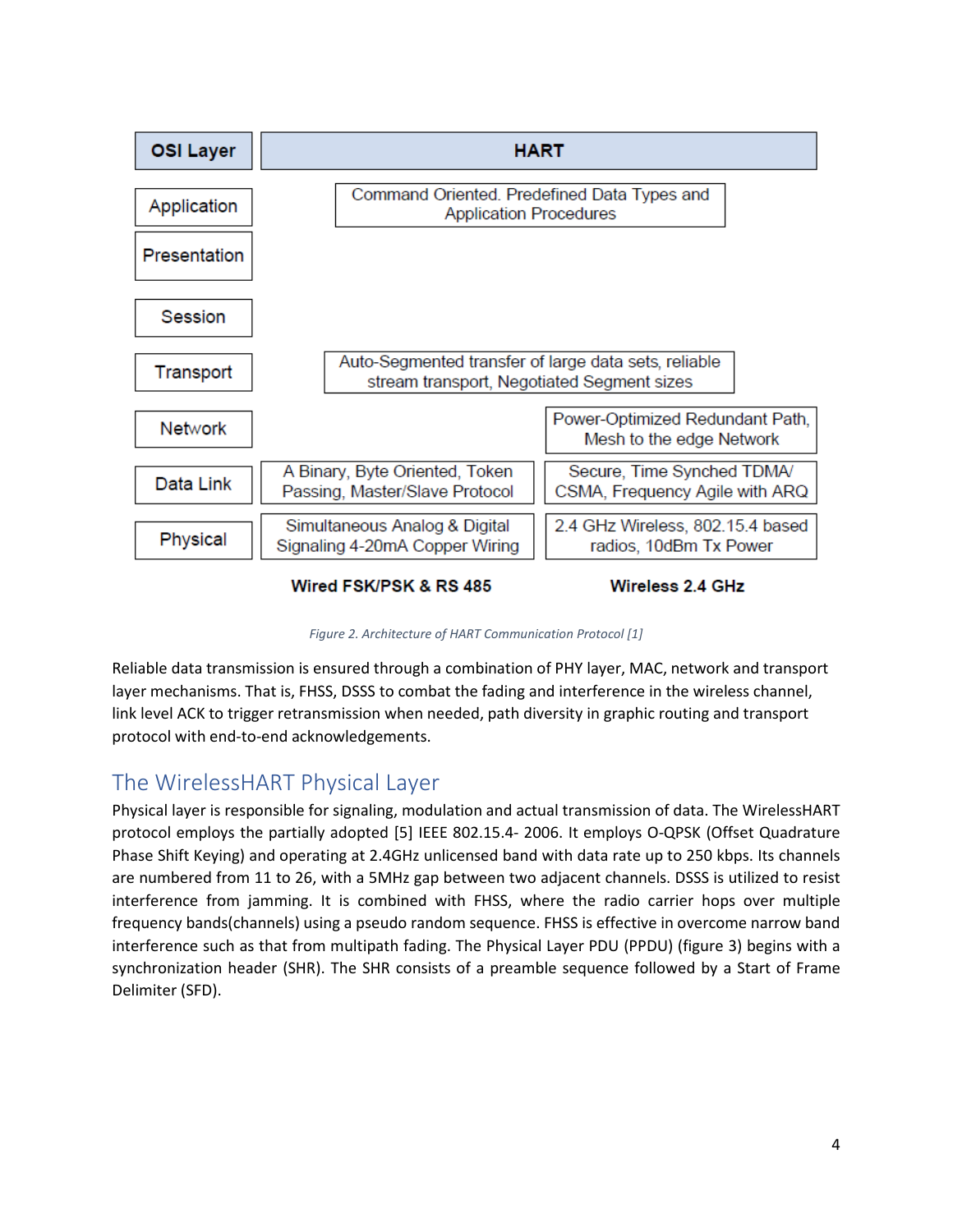

*Figure 3. WirelessHART Physical PDU Structure [6]*

The SHR is always transmitted first for any WirelessHART frame. For the 2.4 Ghz Physical Layer the preamble sequence length is 4 bytes and the SFD length is 1 byte. The preamble field is used by the transceiver to obtain chip and symbol synchronization with an incoming message. The SFD field indicates an end of the SHR and a start of a packet data. A length field is 7 bits in length, it specifies the total number of bytes contained in the PPDU payload excluding itself.

The PHY data service enables the transmission and reception of PHY protocol data units (PPDUs) across the physical radio channel.

The "hidden terminal"-like problem in TDMA schedule can be avoided by requiring each link operating on a different frequency, which is easily applicable in WirelessHART the PHY layer utilizes frequency hopping.

Currently the PHY layer of the network devices complies to the IEEE 802.15.4 standard, which is designed for low power, low data rate devices with low complexity.

#### <span id="page-5-0"></span>Interfaces

The interface between the PHY and Datalink layer describes the service primitives provided by the physical layer, and the interface between the Datalink and NETWORK layer defines the service primitives provided to the network layer.

### <span id="page-5-1"></span>Conclusion

WirelessHART employs the 2.4GHz license-free frequency band, which was created with industrial wireless sensor communications in mind. TDMA, which synchronizes the devices that make up the network in 10 ms stages, is used to coordinate communication. This allows for a highly dependable (collision-free) network while also lowering the amount of time a station must be active [[7]. WirelessHART can coexist with different wireless networks because it is based on the IEEE 802.4.15 standard. It's a self-healing network that checks for damage, fixes itself, and discovers alternate routes around obstacles [8]. It also offers strong security features like AES-128 encryption, code management, and authentication to keep data and the network safe.